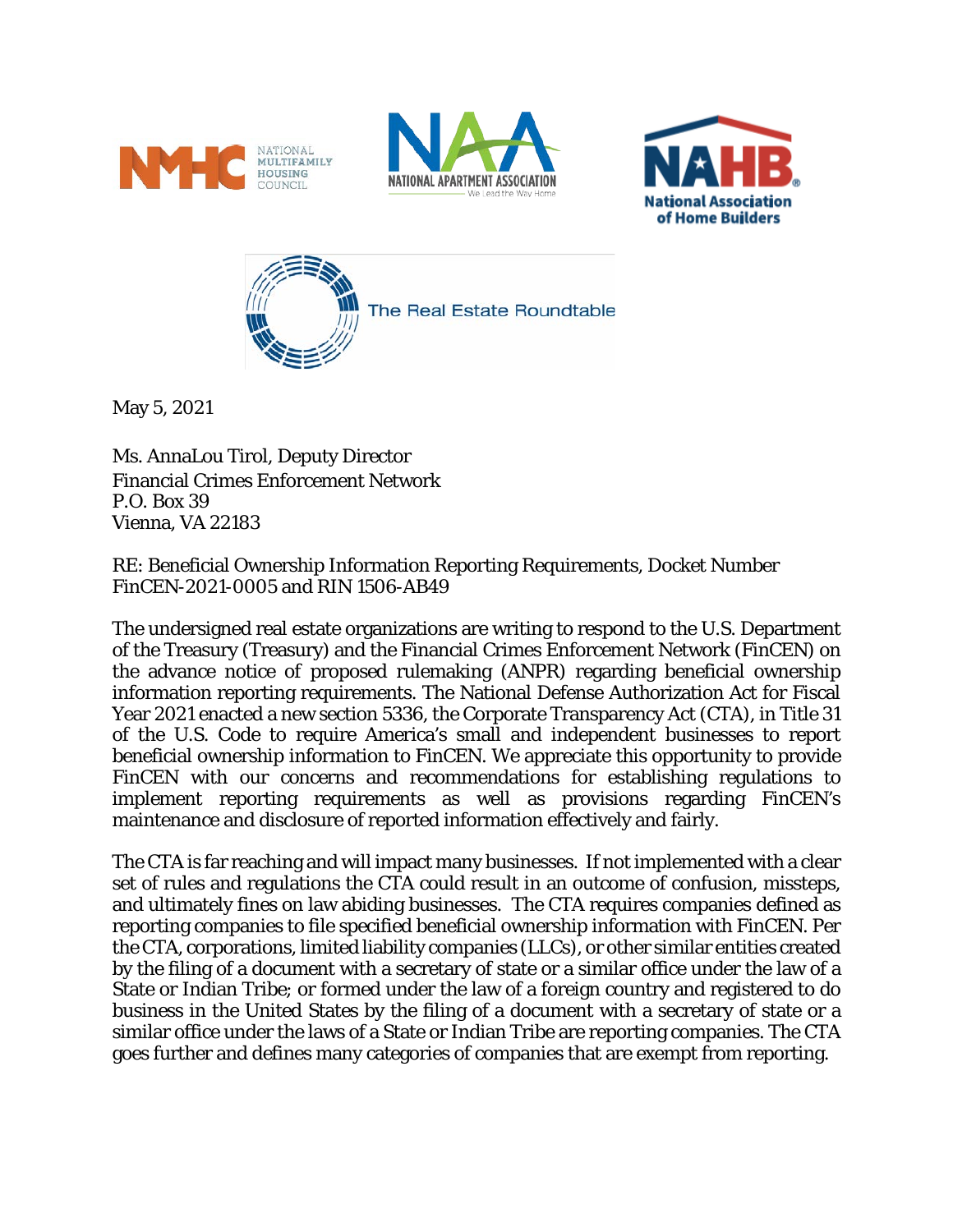### **Clear Definitions and Instructions**

The scope of the CTA is far reaching and will impact many commercial and residential real estate businesses who are frequent users of the LLC structure for conducting business. Those businesses are experienced in complying with a broad set of regulations, laws and other legal requirements to conduct business. When these rules are opaque and not clearly defined it becomes a compliance burden for businesses to interpret and comply to the best of their knowledge. Therefore, it is imperative for FinCEN to establish a very clear set of rules, definitions and instructions to eliminate any misinterpretation by a commercial or residential real estate business seeking to comply with the FinCEN regulation. It is apparent from the ANPR that FinCEN shares this common goal in seeking input on definitions and other instructions to be developed.

FinCEN should establish a multiprong notification and education process once the final rules are promulgated. This notification process should be more than a one-time notice and should include both written, electronic and social media outreach. Besides publishing the final rule, FinCEN also should publish a more abbreviated guide or playbook on who, what and how businesses must comply along with a timeline of implementation. FinCEN publishing and updating answers to "Frequently Asked Questions" (FAQs) also would be helpful.

Real estate businesses typically finance their properties through a choice of debt providers. As a result, these businesses have experience in providing the information required by the CTA. In fact, the Customer Due Diligence (CDD) rule finalized by FinCEN in 2018 provides a very good starting point when looking to establish the rules, definition of terms and instructions to comply with the CTA. We strongly recommend using the CDD regulations as a starting point rather than trying to create entirely new rules. For instance, Question 1 of the ANPR asks what should be included in "other similar entities." The CDD rule takes the opposite approach by defining what entities are not included, such as sole proprietorship. We recommend using this approach rather than trying to define what "other similar entities" includes. We believe this approach would reduce questions from businesses trying to determine whether or not they are a similar entity.

We also note that one of the triggers in the CTA for classifying a business entity as a "reporting company" is whether the entity is "created by the filing of a document with the secretary of state or similar office under the law of a State or Indian Tribe." We encourage FinCEN to consider that state filing obligations for new business entities vary greatly. For example, business partnerships can be broken down into general partnerships (GP), limited partnerships (LP), limited liability partnerships (LLP) and limited liability limited partnerships (LLLP). While LPs, LLPs and LLLPs typically must register with the Secretary of the State, GPs are generally not required to register. The North Carolina Secretary of State's Office, for example, does not require the filing of paperwork to create a GP. However, if the entity desires to use a trade name distinct from the name of the general partners, a certificate of assumed name is required to be filed with the Register of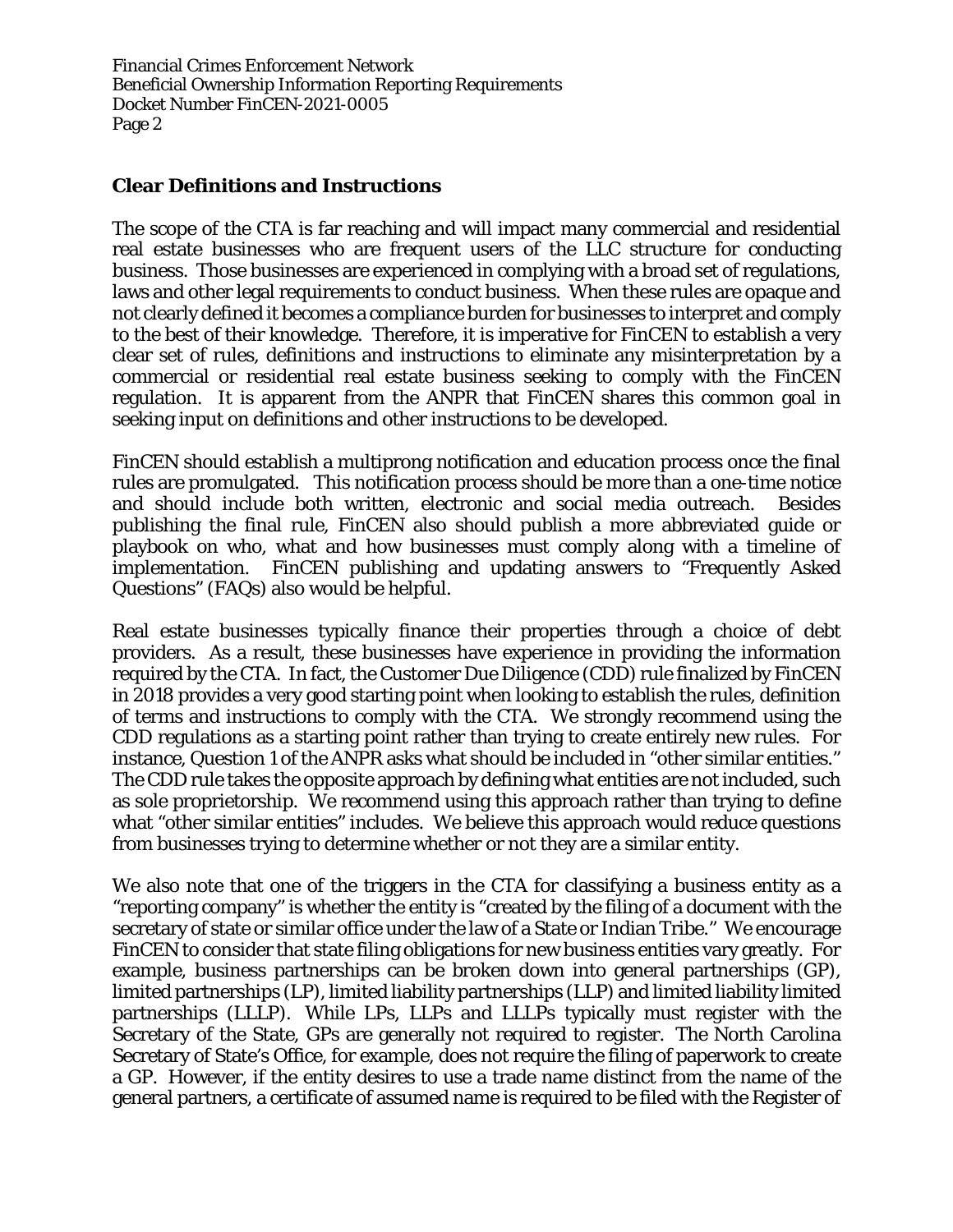Deeds Office in the county where the principal office is located. In contrast, in the state of Vermont, all GPs must register with the Secretary of State and renew their registration every five years. Additional clarification is necessary to avoid confusion and unequal treatment of same-kind entities depending on the state in which they are situated.

FinCEN asks how to define "substantial control," which is not defined in the CDD rule. We believe it is imperative the term be defined clearly and concisely. We suggest FinCEN review the approaches employed by other federal agencies and the federal courts. The Securities and Exchange Commission (SEC) has promulgated regulations defining "control," in the liability context, as "the possession, direct or indirect, of the power to direct or cause the direction of the management and policies of a person, whether through the ownership of voting securities, by contract, or otherwise." 17 C.F.R. § 230.405 (Jan. 1, 2021). While an extremely broad definition, it offers a good starting point.

Without a clear definition, "substantial control" over a corporation, LLC or similar entity could be presumed to mean to have the ability to control the organization such as; make investment decisions, encumber the property, sell the property, hire a property manager or other similar key decisions. However, a person or entity may make key decisions but does not exercise "substantial control" for purposes of meeting the definition of beneficial owner. For example, a third-party property manager does not constitute an entity who has substantial control of the corporation, LLC or similar entity. Even though property managers make many decisions that influence the operations of the property, they are hired by and report to the owners of the property. Further, there are many instances where more than one person or entity can have substantial control. An LLC with three equal owners is one example that has multiple substantial controlling parties.

Under the CTA, applicant is defined as an individual who files an application or registers to file an application to form a corporation, LLC or similar entity doing business under the laws of a State or Indian Tribe. Many smaller property owners rely on the corporation or LLC formation services of legal professionals to ensure compliance with applicable state law. Clarification of the term is necessary to state that legal representatives of the reporting company, other than the beneficial owner, may continue to act on behalf of the entity and provide the required beneficial ownership information to FinCEN.

### **Reporting Beneficial Ownership Information on New and Existing Reporting Companies**

We are concerned the small companies targeted by the CTA will face a compliance burden when this new reporting requirement begins. In particular, small real estate developers and builders, commercial and multifamily property owners and property managers often create a separate corporation, LLC or other similar entity for individual projects or properties, or other specific aspects of their businesses. Thus, in addition to being reporting companies themselves, as applicants for numerous corporations, LLCs and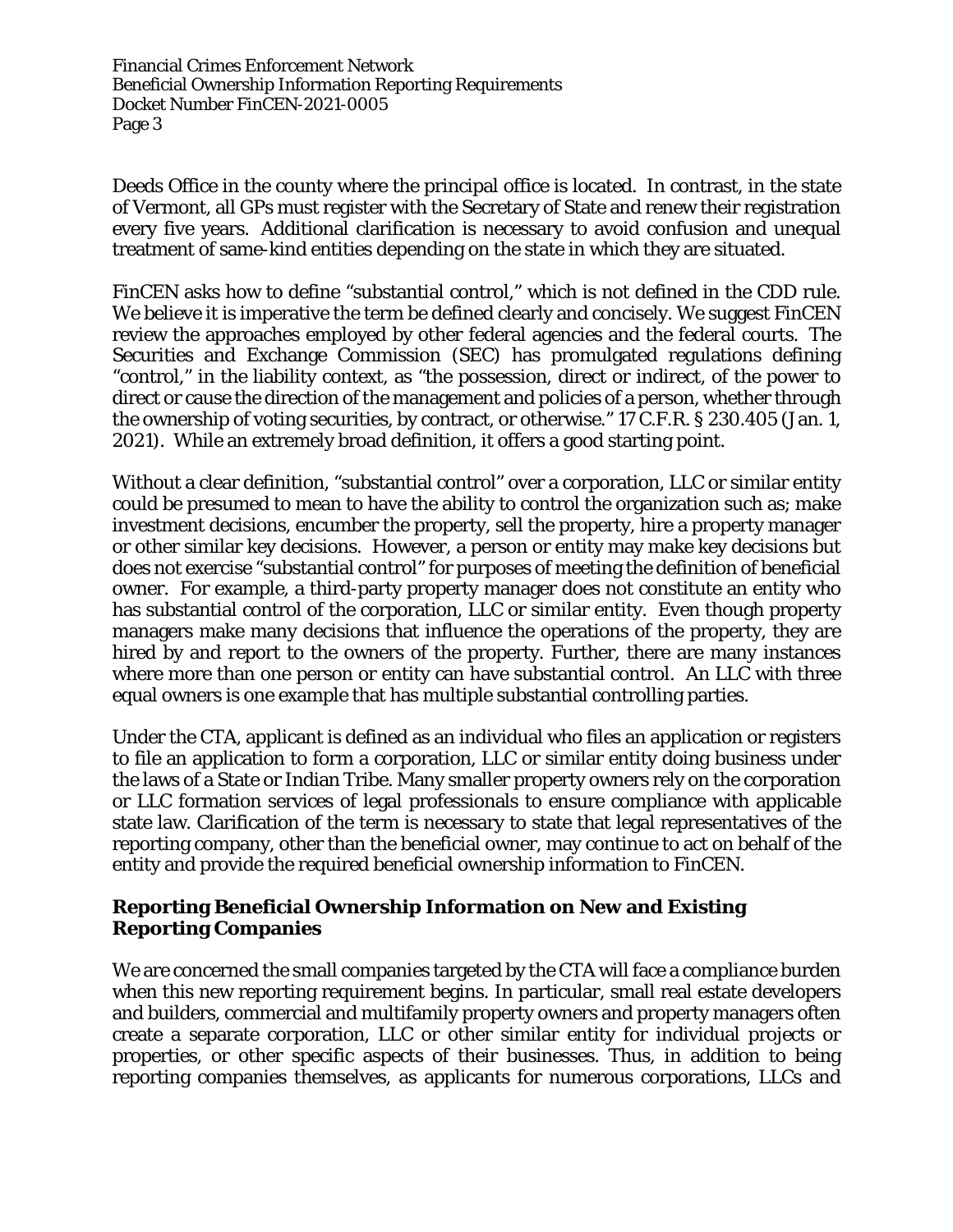other similar entities may be active participants in other LLCs or entities simultaneously, leading us to believe these small business owners will struggle to comply with the CTA.

In developing regulations for compliance with CTA, FinCEN must consider that small companies are less likely to have the financial means to hire administrative or professional staff to help interpret and carry out the required processes.

Therefore, determining a reporting company and a beneficial owner, the process for reporting the required information on each beneficial owner of newly formed reporting companies and the process for reporting changed information on the beneficial owners of reporting companies must be clear and uncomplicated. Uncertainty regarding these components of the regulations will increase the compliance burden and possibly decrease compliance overall.

The mandate for existing reporting companies to report their beneficial owners within two years of the effective date of the regulations also will pose significant challenges for companies that have created many reporting companies. If an applicant, beneficial owner or other legal representative has created numerous corporations, LLCs or similar entities for specific business purposes, that applicant, beneficial owner, or other legal representative must be made aware of the new reporting requirements for any entities created that are reporting companies. For each entity meeting the definition of a reporting company, all beneficial owners must be determined. Tracking down the required information on all beneficial owners of a reporting company that may have been created years ago, i.e., copies of licenses or passports or current addresses likely will be a very time-consuming and challenging process.

## **Reporting Changes to Beneficial Ownership Information**

The CTA requires a reporting company to report to FinCEN any change with respect to the beneficial owners not later than one year after the date of a change. The CTA further requires the Secretary of the Treasury in consultation with the Attorney General and the Secretary of Homeland Security to evaluate whether the report on the beneficial owners should be updated within a shorter period of time after considering the benefit of a shorter period of time to law enforcement and national security officials and the burden to corporations, LLCs and other similar entities.

New and updated information on a beneficial owner should not be required by FinCEN within a shorter period than one year after the receipt of the information by the reporting company. Neither should a reporting company be required to confirm on a regular basis to FinCEN that beneficial ownership information is unchanged. FinCEN should only require notification if there is a change to required information. Small reporting companies will face an increased compliance burden if the requirements for reporting to FinCEN are too frequent and seemingly unnecessary.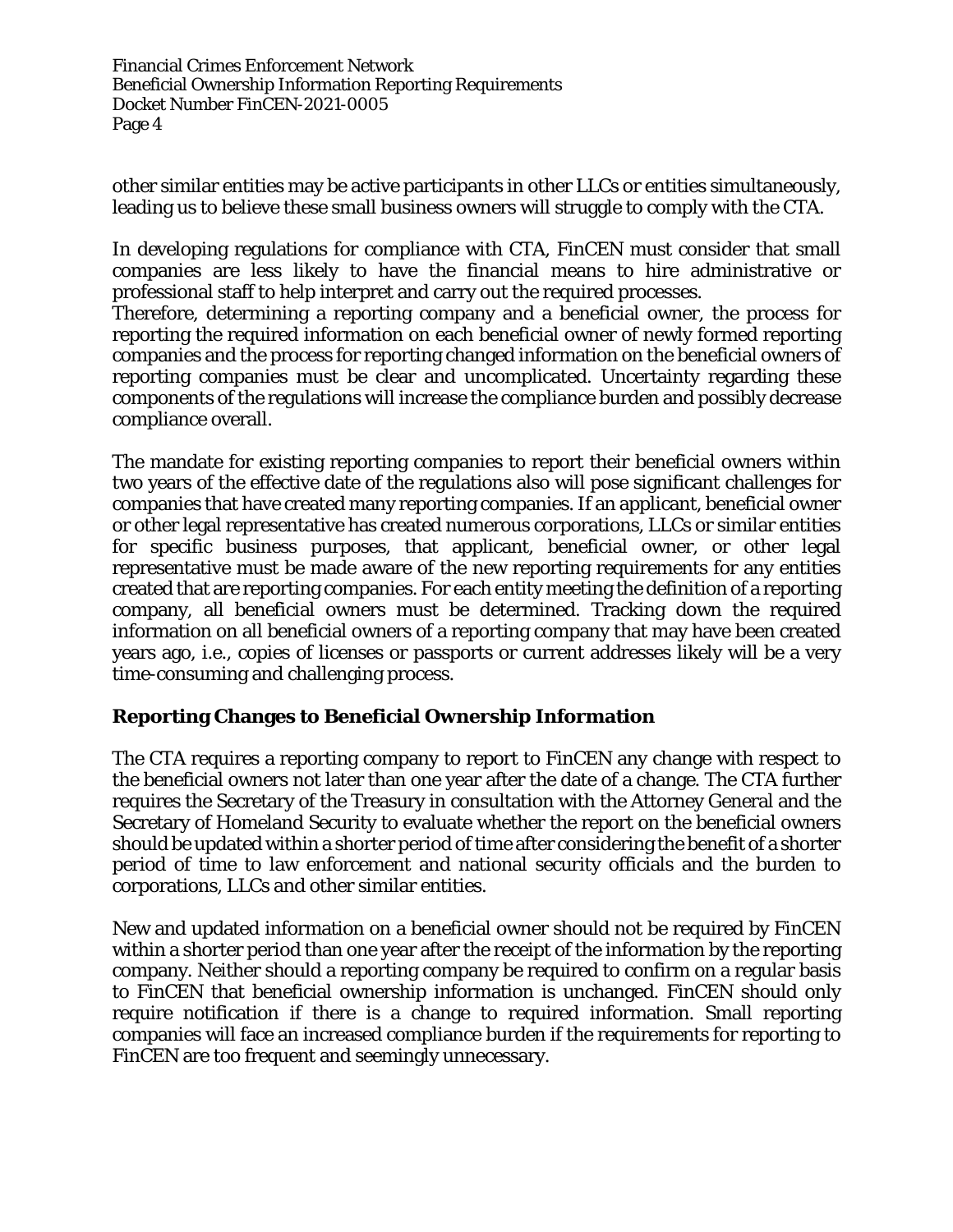The timing of annual updates must be considered as well so that businesses that have multiple reporting entities are not updating throughout the year. FinCEN should consider establishing a single date whereby all entities report or alternatively allow a reporting company to self-select a single reporting date if reporting for multiple entities.

#### **Beneficial Ownership Information Reporting and Notification Process for New Entities**

FinCEN should work with secretaries of state or similar offices under the law of a State or Indian Tribe to develop a process that requires an applicant creating or forming a corporation, LLC or similar entity to receive and acknowledge information to determine whether it is creating a reporting company and therefore must submit beneficial ownership information to FinCEN. To encourage accurate compliance, this process must be clear and efficient. For example, if while filing to create a corporation, LLC or similar entity, the applicant is able to self-determine it is creating a reporting company, the applicant would find a link to FinCEN's database at the bottom of the state's application form and allow beneficial ownership information to be entered. In the case of paper forms being filed to create the corporation, LLC or similar entity, the same information would be included on the form and an additional form would be required to be completed and sent to FinCEN.

The information/forms received by a corporation, LLC or similar entity being newly created would include all information relevant to a company's reporting requirements. This would include how and when a reporting company must submit changes in beneficial ownership information to FinCEN and a process for determining and notifying FinCEN of a change in a company's status from a reporting company to an exempt company and vice versa. This is sure to happen as companies increase employees and revenue or lose employees and revenue.

### **Beneficial Ownership Information Reporting Process for Existing Entities and Updated Information**

FinCEN should develop a process for existing entities to deliver beneficial ownership information and updated beneficial ownership information directly to FinCEN's beneficial ownership database.

Corporations and LLCs are created for many reasons. For instance, many business owners create numerous corporations or LLCs to deal with different aspects of their businesses; and families set up corporations or LLCs to deal with estates and family business. The CTA requires that all these entities report their information within two years of the reporting going live. We recognize that the reporting requirement to go live is to be determined at some date in the future, well past the issuance date of the reporting requirement January 1, 2022. This presents an opportunity for FinCEN to minimize the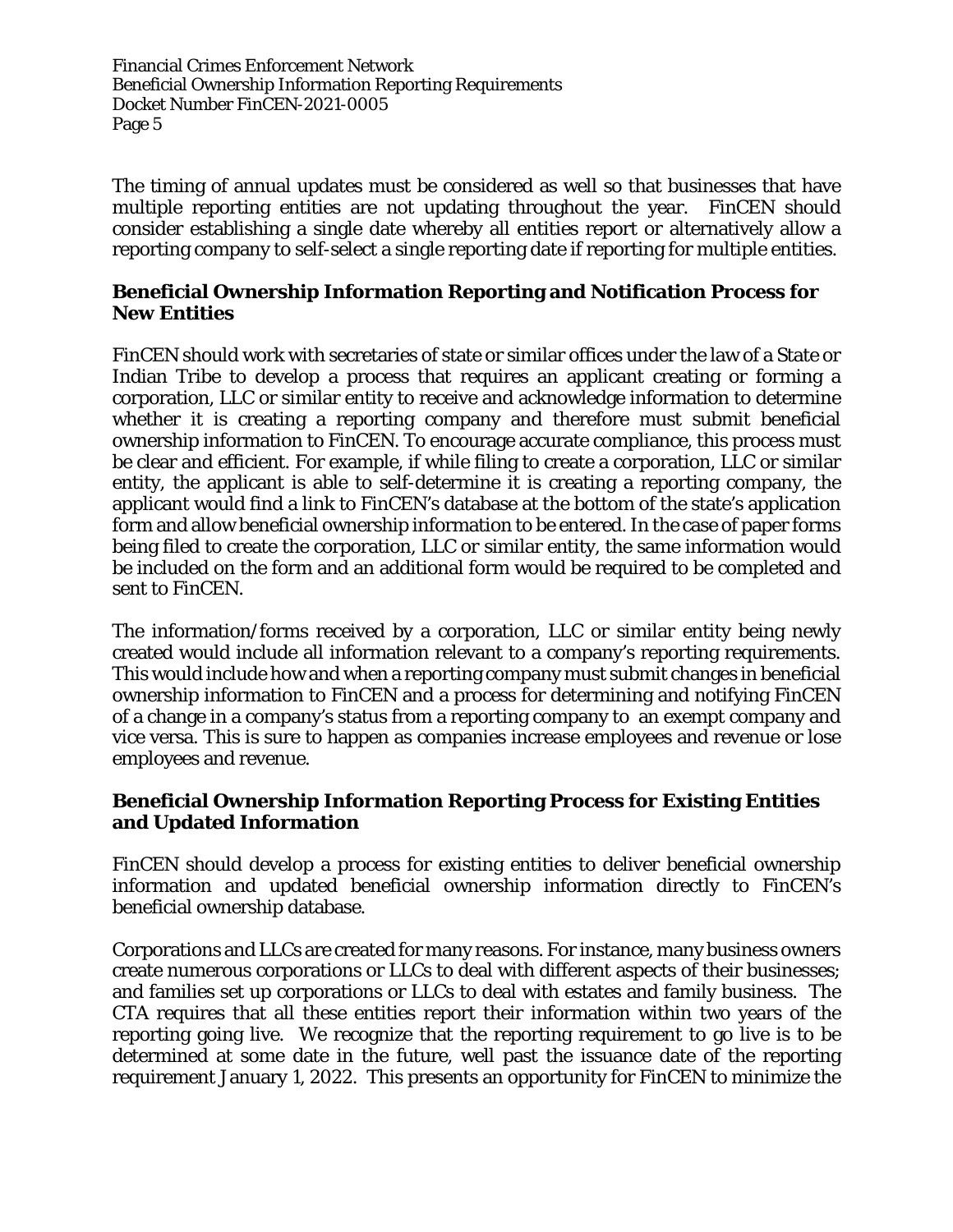impact on the many businesses that will have to evaluate, collect and determine reporting requirements once reporting goes live.

We strongly encourage FinCEN to establish a media and educational outreach campaign that informs the business community well ahead of the reporting operational date. The campaign should be supported by a FinCEN hotline, a detailed FAQ and a detailed playbook outlining the key terms and processes for owners to comply. These information sources should be developed and rolled out well in advance of the go-live date of reporting. FinCEN also should work directly with the business community in developing these resources in order to make them as clear, complete and user-friendly as possible

If FinCEN allows paper submittals of this lookback information, it needs to be ready to receive potentially millions of paper submissions. This will require manual entry for these paper-based reporting companies who must subsequently be able to access the entered data to ensure it is accurate.

### **Notification Process**

The CTA requires FinCEN to take reasonable steps to provide notice to persons of the reporting obligations. We believe there are various avenues FinCEN could take to ensure existing corporations, LLCs or similar entities receive notice of this requirement. These would include, for example, outreach to entities that have periodic contact with corporations, LLCs or similar entities, such as the Internal Revenue Service (IRS), secretaries of state or similar offices under the law of a State or Indian Tribe in states that require periodic renewals and updated corporate filings, and accounting firms that file taxes for corporations, LLCs or similar entities.

#### **FinCEN Identifier**

We support the creation of a FinCEN identifier. We believe it will ease the compliance burden on reporting companies that can use the identifier for reporting a beneficial owner. For example, an individual who is a beneficial owner across multiple investments would only have to provide their FinCEN identifier to the reporting companies rather than having to provide the required identification to multiple reporting entities. As with the notification process of the reporting requirements themselves, in order to encourage the broadest use of the identifier, FinCEN should establish a media and educational outreach campaign that informs the business community and individuals of the availability of this identifier and its potential benefits.

## **Required Information**

FinCEN asks what information it should require a reporting company to provide about the reporting company itself to ensure the beneficial ownership database is highly useful to authorized users. We do not believe FinCEN should require a reporting company to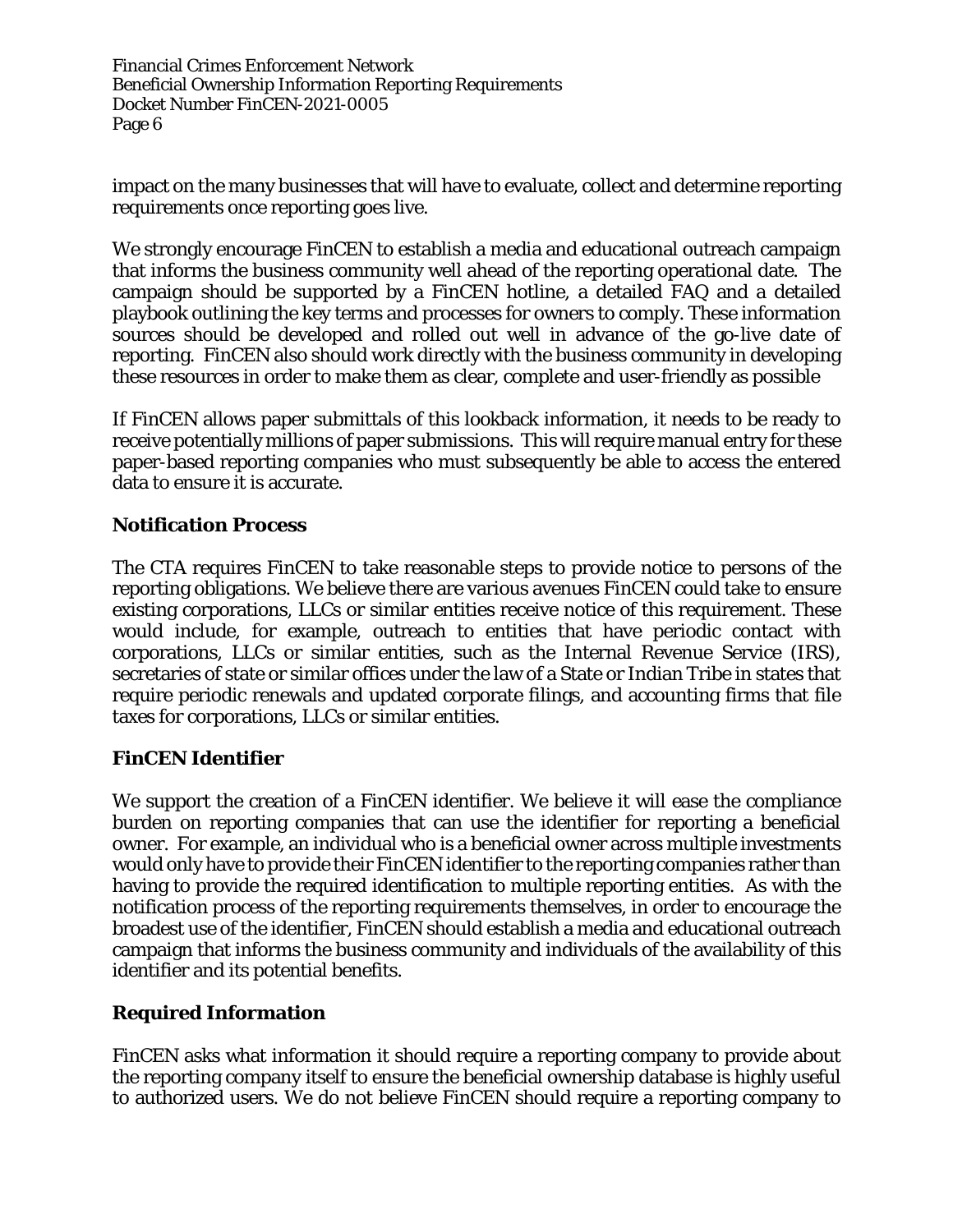report more information to FinCEN than required by the statute.

Neither should a reporting company be required to provide information about its corporate affiliates, parents, and subsidiaries unless any of these entities meet the statute's definition of a beneficial owner. The CTA is clear about the beneficial ownership information required and we would oppose a requirement by FinCEN that a reporting company submit more than the information required in the statute, i.e. (i) full legal name; (ii) date of birth; (iii) current, as of the date on which the report is delivered, residential or business street address; and, (iv) unique identifying number from an acceptable identification document; or FinCEN identifier in accordance with requirements in the statute.

# **Filing Options**

FinCEN's regulations should allow a reporting company to choose whether it files required reports electronically or in written form. While most companies probably will have the capability to file required reports electronically, we believe there will be companies that do not have this capability and there will be others that prefer to file the information by completing and submitting a written document. Both options should be available.

FinCEN also should have a process that allows the reporting company to submit required reports in batches using proprietary software developed by private-sector technology service providers. As we have noted, there will be companies submitting information on numerous corporations, LLC and similar entities that will benefit from the efficiency of this option.

## **Accuracy of FinCEN Database**

Whether initial entry or ongoing updates, FinCEN has a desire for the information in their database to be accurate. To ensure this is the case, any Final Rule should:

- Allow the reporting company to attest the information is accurate to the best of their knowledge in cases where they are unable to secure documentation. For example, what if one of the beneficial owners does not have a passport, driver's license or other form of proof of identity named in the CTA? This is important as there may be instances where the identification information required in the CTA is difficult to obtain.
- Allow for submitting the identification documents by scanning or copying the documents and file either electronically or via paper.
- Encourage FinCEN to establish relationships with all governmental bodies at the international, federal, and state level that issue the acceptable form of identification to assist FinCEN in verifying the reported beneficial owners.
- Make clear that a Safe Harbor for inaccuracies in the database exists and provides for a notice and opportunity-to-cure period that allows sufficient time for a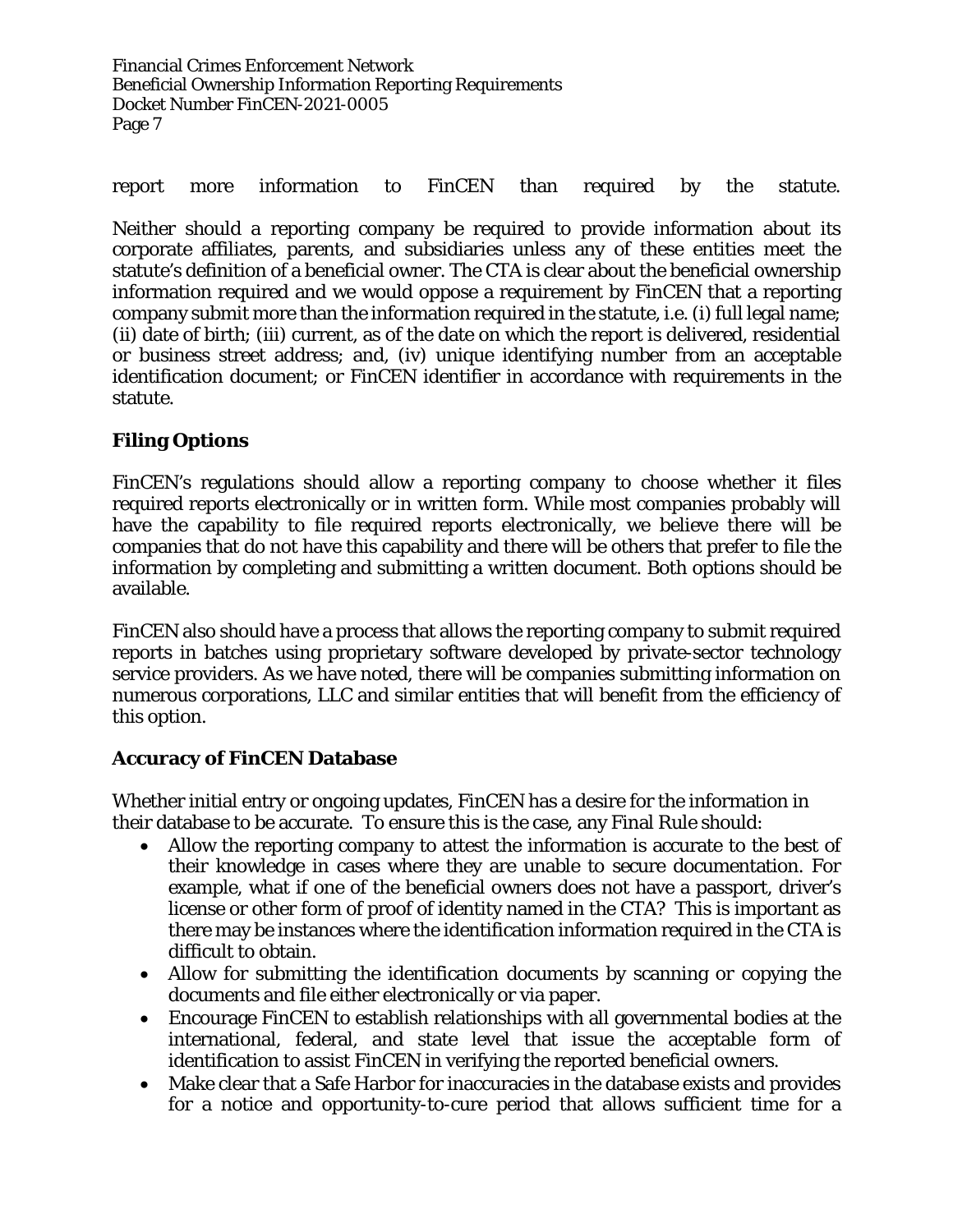> reporting company to investigate the claim, obtain the information and report back to FinCEN.

# **Accessing Data from FinCEN**

Access to and the security of the information within the FinCEN database is critically important. The CTA outlines a detailed framework for who can request access but the ANPR seeks input on who, how, when and what entities should be able to access the data. While the security of the information is essential and our organizations support limiting access to this database, access to the information by financial institutions, with borrower consent, would be beneficial and could facilitate safe and efficient financial transactions that avoid duplicative reporting.

Decisions on credit often are time bound and delays in evaluating the creditworthiness of an entity can disrupt the flow of capital. Therefore, access to the FinCEN data must be timely in order to ensure the flow of capital to the commercial and residential real estate industry.

FinCEN should consider the variety of lenders in the market and how they can access the FinCEN data in order to make an evaluation of beneficial ownership. For instance, on November 4, 2020 FinCEN issued a *Geographic Targeting Order* that required title companies to report to FinCEN beneficial ownership information for residential real estate transactions settled via an all-cash transaction. The purpose of this order is to close a loophole of the CDD rule for cash transactions. Any real estate property paid for in all cash could avoid the financial institutions regulated by the CTA but depend on a title company to finalize the transactions. However, title companies are not described in the entities having access to the FinCEN database, yet they would still be required to obtain the same information. This duplicative work could be avoided by providing title companies access to the FinCEN database. Another example is Fannie Mae, a government sponsored enterprise that is an insurer of multifamily loans. Fannie Mae requires its Delegated Underwriter and Servicing (DUS) network of lenders to fully underwrite and share in the risk of each loan Fannie Mae insures. Today DUS lenders undertake a very detailed and thorough credit evaluation. As part of their existing due diligence process, these lenders may wish to further bolster the underwriting process by supplementing their underwriting with verification of data using the FinCEN database.

The examples offered are just two of many that may exist. Direct access to the FinCEN database by these lenders is prevented by the explicit rules in the CTA. FinCEN should develop a protected process whereby a reporting company can make a request to have a report securely sent to a lender. This would satisfy the lender's compliance through the receipt of the information directly by a third party but does violate the terms of the CTA.